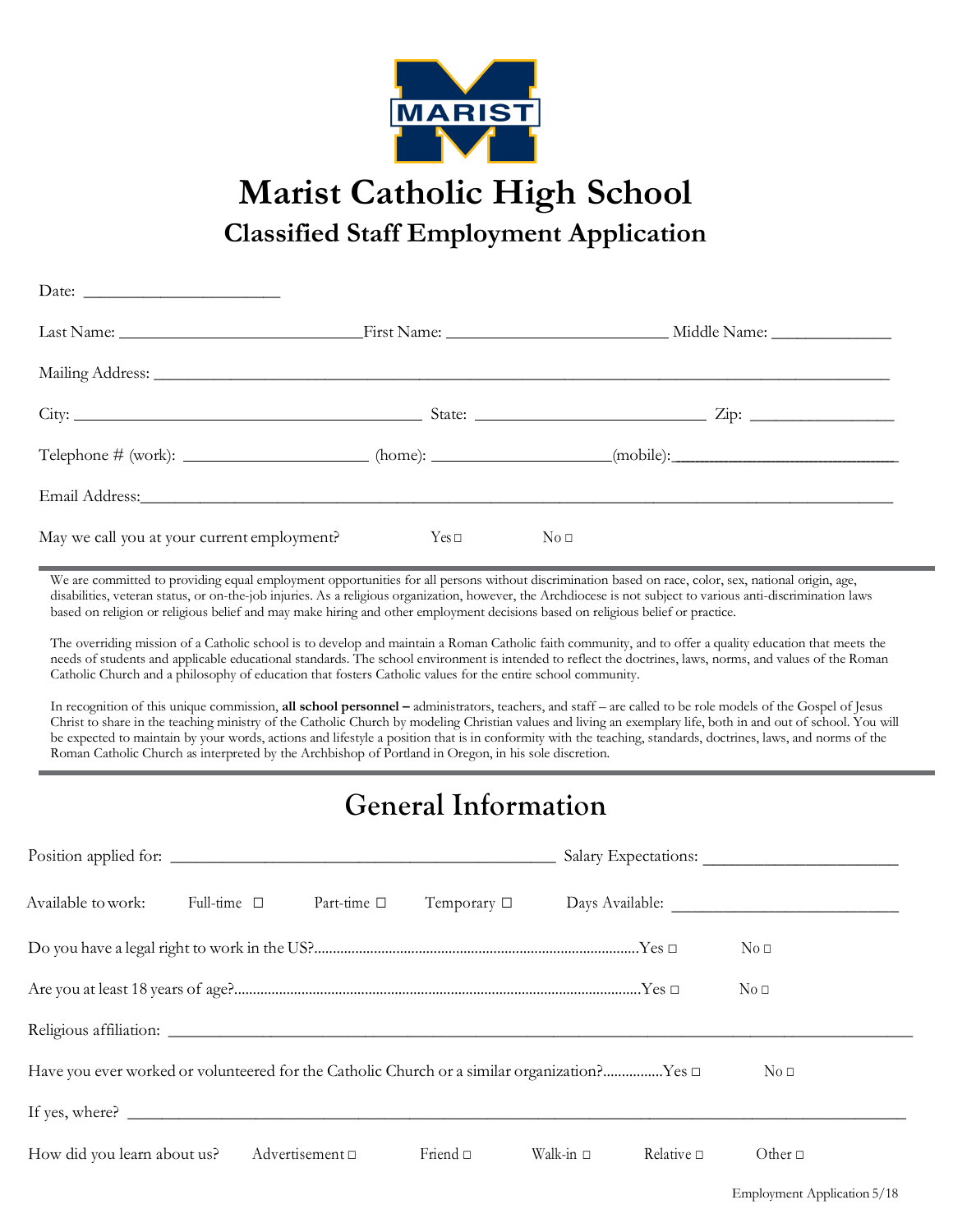## **Education**

| Name & Address of School | Major | Years Completed | Degree(s) |
|--------------------------|-------|-----------------|-----------|
| <sup>1</sup> High School |       |                 |           |
| College                  |       |                 |           |
| College                  |       |                 |           |
| Other (Specify)          |       |                 |           |

- 1. Please summarize any skills, training, licenses, and/or certificates that may qualify you as being able to perform job-related functions in the position you are applying for:
- 2. Why do you want to be considered for employment here?
- 3. Please list any job-related professional trade, business, civic activities, organizations, and/or associations. (You may choose toomit those that indicate race, color, national origin, ancestry, or disability, etc.)
- 4. Are you able to perform all the essential functions of the job you are applying for with or without reasonable accommodation? Yes□ No □ If no, please explain:

| (A conviction is not an automatic bar to employment. Each case will be considered on its own ments)                           | No <sub>0</sub> |
|-------------------------------------------------------------------------------------------------------------------------------|-----------------|
|                                                                                                                               | No <sub>0</sub> |
|                                                                                                                               | No <sub>0</sub> |
| 8. If yes, have you ever been the subject of allegations related to misconduct with children?Yes □<br>If yes, please explain: | No <sub>0</sub> |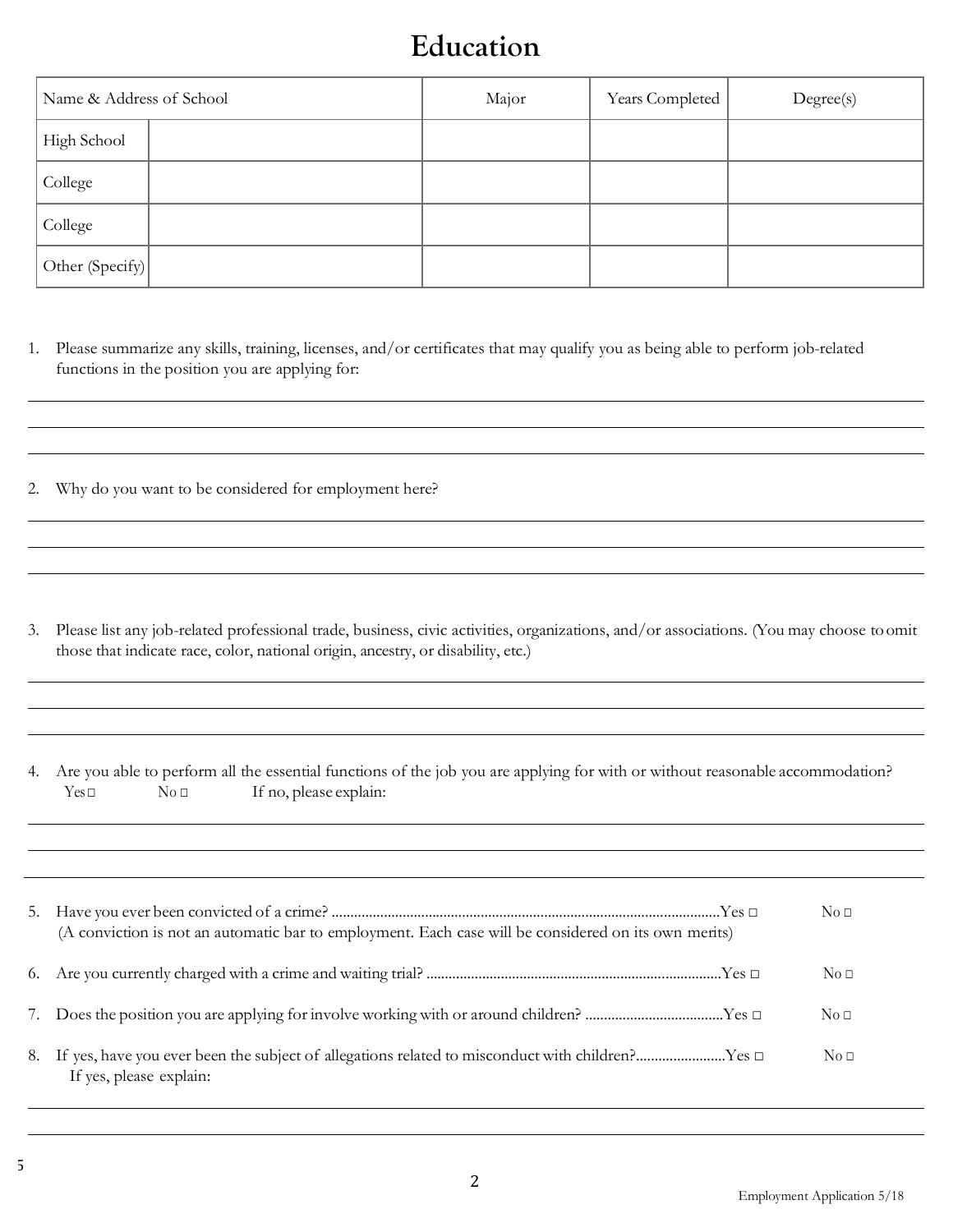| 9. Have you ever been arrested or cited for any offense listed in the question above which is still pending in court?<br>If yes, please explain:<br>$\mathrm{No}\,\square$<br>$Yes\square$                                                                                                                            |
|-----------------------------------------------------------------------------------------------------------------------------------------------------------------------------------------------------------------------------------------------------------------------------------------------------------------------|
| 10. Have you ever left any educational or school-related employment, voluntarily or involuntarily, while the subject of an inquiry,<br>review or investigation of alleged misconduct or alleged violation of professional standards?<br>If yes, please explain:<br>$Yes \Box$<br>$\mathrm{No}\,\square$               |
| 11. Have you ever had a professional certificate, credential or license (of any kind) revoked or suspended or have you been placed on<br>probationary status for any alleged misconduct or alleged violation of professional standards of conduct?<br>If yes, please explain:<br>$Yes \Box$<br>$\mathrm{No}\,\square$ |

After reviewing the Marist mission and charism statements, philosophy and integral student outcomes, please answer the following questions on a separate sheet of paper:

- 1. Given your understanding of Marist's Mission how do you see yourself becoming part of the Marist community?
- 2. How might you support, contribute to, and advance the Mission of Marist Catholic High School?
- 3. Can you describe an experience at a previous job in which you performed your work guided by a mission?
- 4. As a Catholic school, Marist strives to educate the whole person, intellectually, physically and spiritually. How might you encourage students and colleagues to integrate these three dimensions into their lives?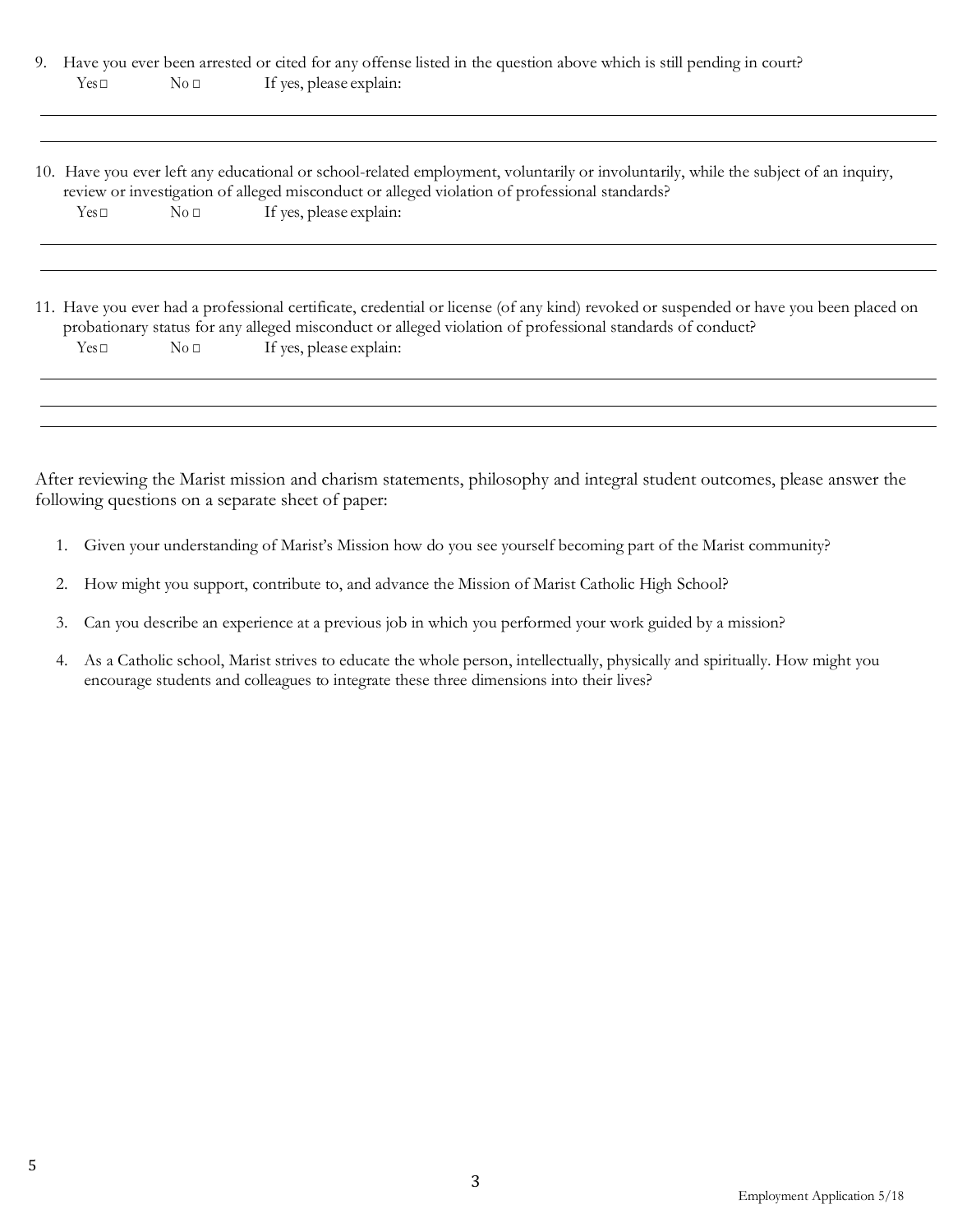## **Employment History**

Please list your present and past work experience for the last 10 years beginning with your current job. We will contact your current/ most recent employer only after an offer has been extended unless you indicate below that we may contact them now. You may include volunteer activities/positions. Attach an additional page if necessary. Please complete this section even if you have submitted a resume.

|          | Name of employer:        |        |                |            |                 |
|----------|--------------------------|--------|----------------|------------|-----------------|
|          | Telephone#:              |        |                |            |                 |
|          | Address:                 |        |                |            |                 |
|          |                          |        |                |            |                 |
| Employer | <b>Employment Dates:</b> | (From) | (To)           |            |                 |
|          |                          |        |                |            |                 |
| Current  | Position:                |        | Supervisor:    |            |                 |
|          | Description of duties:   |        | Ok to contact? | $Yes \Box$ | No <sub>1</sub> |
|          |                          |        | Reason for     |            |                 |
|          |                          |        | leaving:       |            |                 |

|          | Name of employer:        |        |                   |
|----------|--------------------------|--------|-------------------|
|          | Telephone#:              |        |                   |
| Employer | Address:                 |        |                   |
|          |                          |        |                   |
|          | <b>Employment Dates:</b> | (From) | (T <sub>0</sub> ) |
|          |                          |        |                   |
| Previous | Position:                |        | Supervisor:       |
|          | Description of duties:   |        | Reason for        |
|          |                          |        | leaving:          |

|          | Name of employer:        |        |             |
|----------|--------------------------|--------|-------------|
|          | Telephone#:              |        |             |
| Employer | Address:                 |        |             |
|          |                          |        |             |
|          | <b>Employment Dates:</b> | (From) | (To)        |
|          |                          |        |             |
| Previous | Position:                |        | Supervisor: |
|          | Description of duties:   |        | Reason for  |
|          |                          |        | leaving:    |
|          |                          |        |             |

Have you ever been suspended, or asked to resign aposition? Yes□ No □

Is there anything else you would like to tell us about yourself that would help qualify you for thisjob?